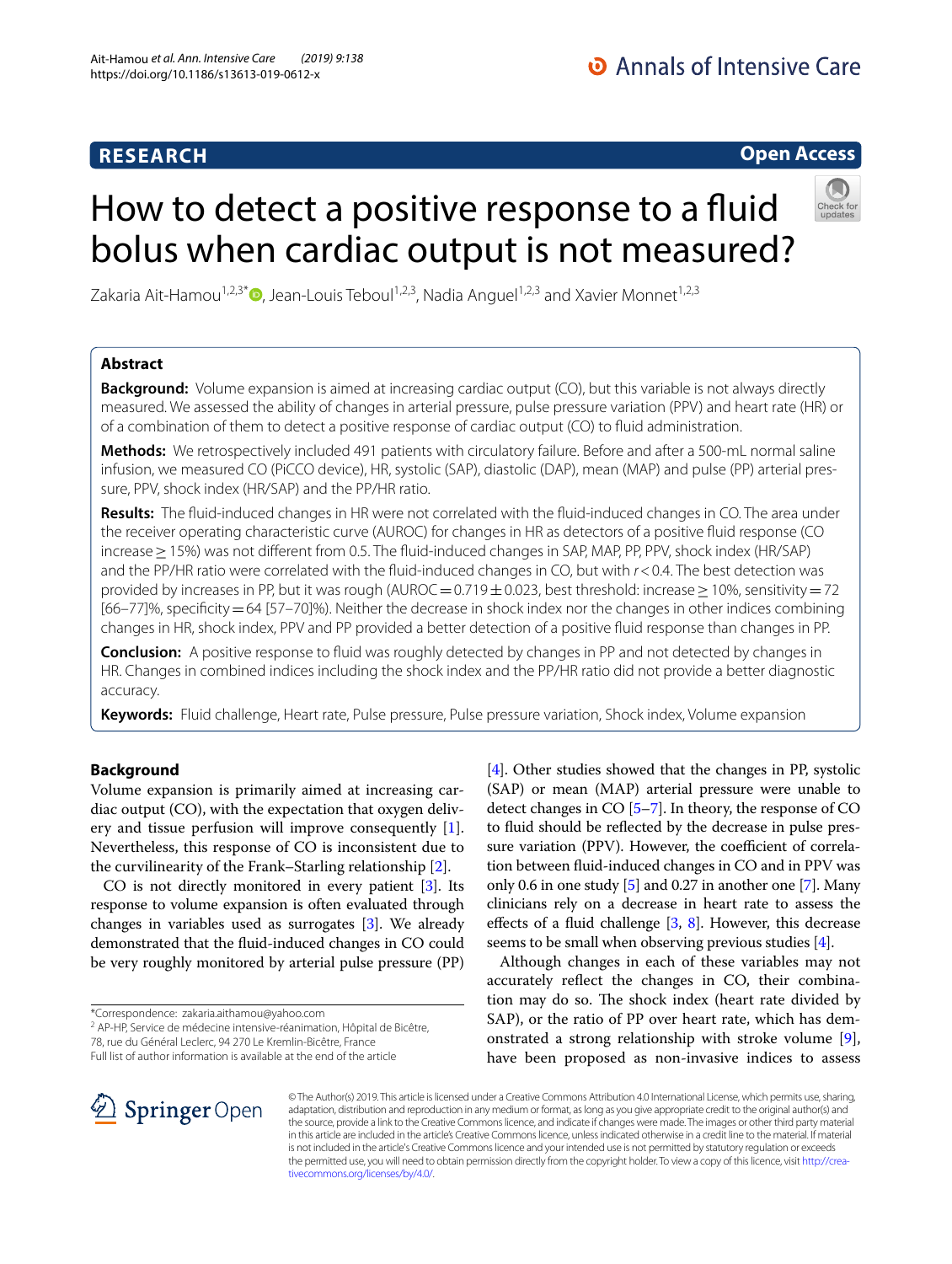the haemodynamic status  $[10]$  $[10]$ . Their possible ability to detect the efects of fuid has not been investigated yet.

Is it reasonable to use the changes in indices combining arterial pressure, heart rate or PPV in order to assess the efects of a fuid bolus on CO when the latter is not measured? This was the question we would like to answer in the present study. Taking the advantage of a large database of volume expansions performed in critically ill patients, we investigated whether combining the changes in heart rate, arterial pressure, PPV, shock index and the PP/heart rate ratio is useful for this purpose.

## **Patients and methods Patients**

This study was conducted in the medical intensive care unit of a university hospital. All patients (or next of kin) were informed about the study and agreed to participate. We retrospectively examined the data of 491 nonconsecutive patients with acute circulatory failure, who had been included in previous studies [\[11](#page-8-0)[–19](#page-8-1)]. Acute circulatory failure was defned by at least one of the following signs: (i) systolic arterial pressure ≤90 mmHg (or fall of systolic arterial pressure  $\geq$  50 mmHg in hypertensive patients) or need for vasopressor, ii) urinary fow ≤0.5 mL/kg/h for ≥ 2 h, (iii) heart rate ≥ 100 beats/min, (iv) skin mottling or (v) blood lactate  $\geq 2$  mmol/L.

## **Measurements**

All patients were monitored by a transpulmonary thermodilution device (PiCCO-Plus or PiCCO2 device, Pulsion Medical Systems, Feldkirchen, Germany). All patients had an internal jugular vein catheter and a thermistor-tipped arterial catheter inserted through the femoral artery.

CO was measured by transpulmonary thermodilution  $[17]$  $[17]$ . The average of three measurements was performed [[20\]](#page-8-3). Heart rate, arterial pressure and PPV were measured from the bedside monitor (Intellivue MP70, Phillips Healthcare, Amsterdam, The Netherlands) and averaged over 15 s. Arterial elastance was calculated with the formula: elastance =  $0.9 \times$  SAP/SV, where SAP is the systolic arterial pressure and SV the stroke volume.

### **Study design**

Before fuid infusion, transpulmonary thermodilution was performed. Heart rate, CO (obtained from thermodilution), SAP, diastolic arterial pressure (DAP), MAP, PP and PPV (PiCCO device) were recorded.

Then, a 500-mL bolus of normal saline was infused over 10 to 30 min [\[21](#page-8-4)]. Immediately after end of fuid infusion, SAP, DAP, MAP, PP and PPV were recorded and a second transpulmonary thermodilution measurement was performed for measuring CO.

#### **Statistical analysis**

A positive response to fuids was defned by an increase in  $CO \ge 15%$  at the end of the 500-mL infusion. Normality of the data was tested by the Kolmogorov–Smirnov test. Results are expressed as mean $\pm$ SD, median [interquartile range] or mean (95% confdence interval). Comparisons between before vs. after fuid administration were assessed through a paired Student's *t* test or a Wilcoxon test. Comparisons between fuid responders vs. fuid non-responders were assessed through a two-sample Student's *t* test or a Mann–Whitney *U* test. Correlations were assessed by the Pearson coefficient and correlation coefficients were compared using the Fisher transformation [\[22\]](#page-8-5).

Receiver operating characteristic (ROC) curves (with 95% confdence intervals) were constructed for testing the ability of the relative changes in heart rate, SAP, MAP, DAP, PP, PPV, the shock index and the PP/heart rate ratio to detect a positive response to fuid. For PPV, absolutes values were taken into account, while for heart rate, SAP, MAP, DAP, PP, the shock index and the PP/heart rate ratio, both absolute values and percent changes were considered. The best diagnostic thresholds were defned as those providing the highest Youden index. The areas under the ROC curves (AUROC) were compared using a Hanley–McNeil test.

For testing the diagnostic ability of combined indices, we performed two diferent analyses. First, we built a combined index, which was considered as positive if the value taken by changes in heart rate, in PP and in PPV were all above their respective best diagnostic threshold found by the previous ROC curve analysis, and negative if one or more of the variables was below its best diagnostic threshold. This combined index was submitted to a ROC curve analysis. Second, we performed a stepwise logistic regression, with a positive response to fuid as the dependent variable and the percent changes in heart rate, PP and PPV as independent variables.

The primary analysis was performed after excluding the far outliers of the database. A far-out value was defned as a value that was smaller than the lower quartile minus 3 times the interquartile range, or larger than the upper quartile plus 3 times the interquartile range  $[23]$  $[23]$ . The analysis was also performed on the whole population. A  $p$  value  $\leq$  0.05 was considered statistically significant. The statistical analysis was performed by using Med-Calc8.1.0.0 (Mariakerke, Belgium).

# **Results**

## **Patients**

The characteristics at baseline of the 491 included patients are summarised in Table [1](#page-2-0). PPV had been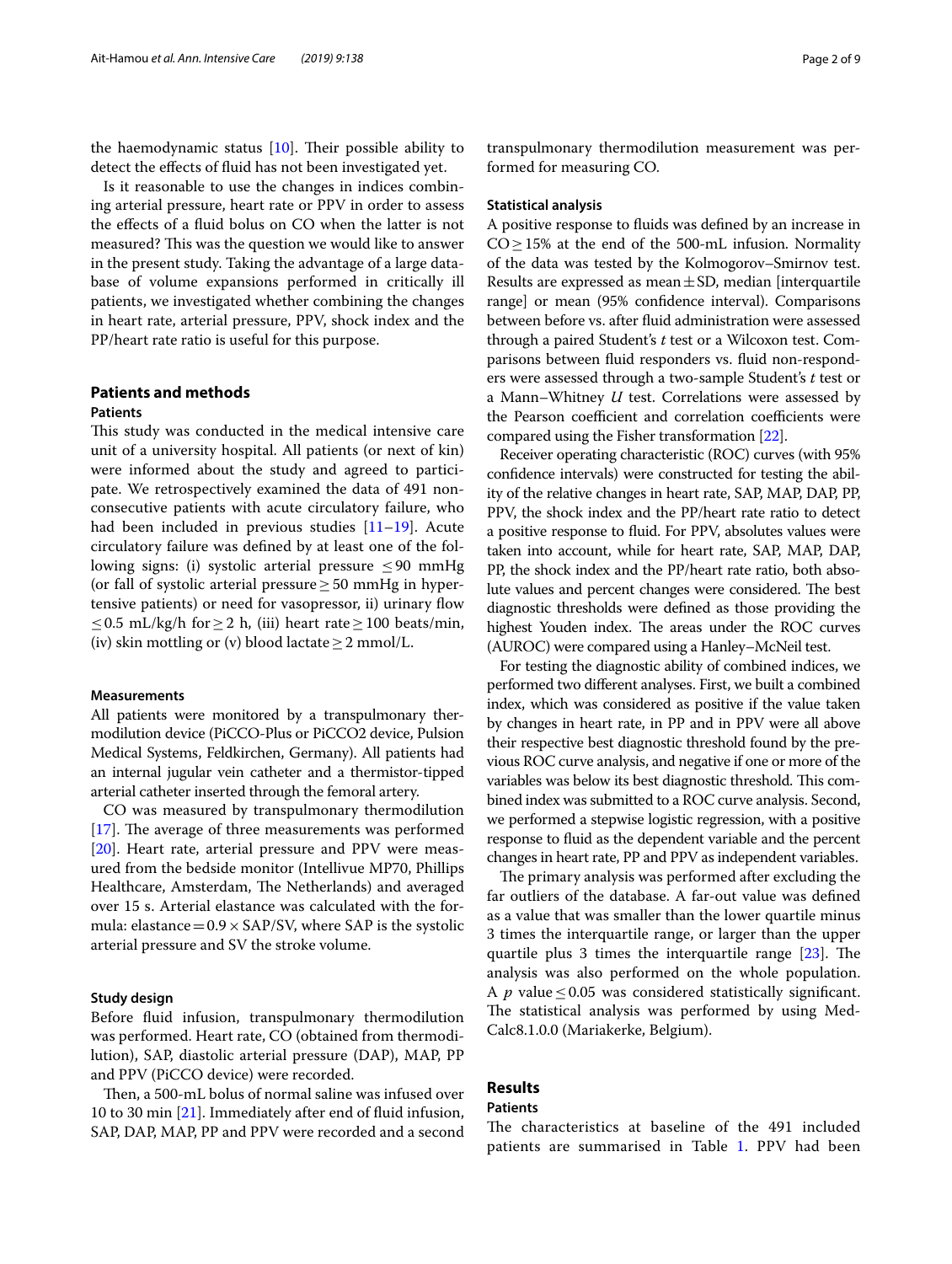## <span id="page-2-0"></span>**Table 1 Patient characteristics at baseline**

| Gender (no. of patients, F/M)                                     | 204/287         |
|-------------------------------------------------------------------|-----------------|
| Age (mean $\pm$ SD, years)                                        | $63 \pm 13$     |
| Cardiac rhythm (no. of patients, %)                               |                 |
| Sinus                                                             | 397 (81)        |
| Atrial fibrillation                                               | 88 (18)         |
| Atrial extrasystoles                                              | 6(1)            |
| SAPSII (mean $\pm$ SD)                                            | $63 + 13$       |
| Type of shock (no. of patients, %)                                |                 |
| Septic                                                            | 347 (71)        |
| Hypovolemic                                                       | 100(20)         |
| Cardiogenic                                                       | 23(5)           |
| Vasoplegic (non-septic)                                           | 21(4)           |
| Reasons for fluid administration (no of patients, %) <sup>a</sup> |                 |
| Hypotension                                                       | 101(21)         |
| Tachycardia                                                       | 201(41)         |
| Oliguria                                                          | 220 (45)        |
| Skin mottling                                                     | 54 (11)         |
| Tissue hypoxia                                                    | 264 (54)        |
| Mechanical ventilation (no. of patients, %)                       | 327 (67)        |
| Tidal volume (mean $\pm$ SD, mL/kg of PBW)                        | 6.3(0.8)        |
| ARDS (no. of patients, %)                                         | 295 (60)        |
| Sedation (no. of patients, %)                                     | 319 (65)        |
| Lactate (mean $\pm$ SD, mmol/L)                                   | 3.1(1.2)        |
| Patients receiving NE at baseline (no. of patients, %)            | 346 (71)        |
| NE dose at baseline (median [25-75% IQ] µg/kg/min                 | $0.7$ [0.6-1.6] |
|                                                                   |                 |

 $N = 491$ 

*ARDS* acute respiratory distress syndrome, *NE* norepinephrine, *SAPS II* simplifed acute physiology score, *IQ* interquartile

<sup>a</sup> Several reasons might have been present in a patient simultaneously

recorded in 358 patients. Thirty-seven (10%) patients in whom PPV had been measured presented neither atrial fbrillation, nor spontaneous breathing nor acute respiratory distress syndrome (ARDS), i.e. conditions in which PPV interpretation is not valid [\[2](#page-7-1)]. In particular, the proportion of patient ventilated with a tidal volume  $\leq$  8 mL/kg of predicted body weight was 94%. No patient presented right ventricular failure. Fluid was administered over 10 min in 204 patients and over 30 min in 287 patients.

#### **Haemodynamic efects of volume expansion**

In the whole population, volume expansion increased CO by  $22 \pm 23$ %. It increased by more than 15% in 275 (56%) "fuid-responders". In fuid responders, CO increased by  $36 \pm 21\%$  and heart rate decreased by  $2\pm9\%$ . In these patients, SAP, MAP, PP and DAP increased by  $19 \pm 22\%$ ,  $16 \pm 21\%$ ,  $27 \pm 35\%$  and  $14 \pm 38$ %, respectively (Table [2\)](#page-2-1).

## <span id="page-2-1"></span>**Table 2 Changes in haemodynamic variables induced by volume expansion**

|                                                      | <b>Before</b><br>volume<br>expansion | After volume<br>expansion   |
|------------------------------------------------------|--------------------------------------|-----------------------------|
| Heart rate (mean $\pm$ SD, beats/min)                |                                      |                             |
| Non-responders                                       | $92 + 21$                            | $91 \pm 21*$                |
| Responders                                           | $99 \pm 22^{\text{*}}$               | $97 \pm 20**$               |
| Systolic arterial pressure (mean $\pm$ SD, mmHg)     |                                      |                             |
| Non-responders                                       | $110 + 22$                           | $117 \pm 25*$               |
| Responders                                           | $109 + 22$                           | $128 \pm 25$ * <sup>#</sup> |
| Diastolic arterial pressure (mean $\pm$ SD, mmHg)    |                                      |                             |
| Non-responders                                       | $55 + 12$                            | $57 \pm 13*$                |
| Responders                                           | $53 + 11$                            | $59 \pm 13*$                |
| Mean arterial pressure (mean $\pm$ SD, mmHg)         |                                      |                             |
| Non-responders                                       | $71 + 16$                            | $75 \pm 18*$                |
| Responders                                           | $69 + 14$                            | $79 \pm 17*$                |
| Arterial pulse pressure (mean $\pm$ SD, mmHg)        |                                      |                             |
| Non-responders                                       | $55 + 17$                            | $60 \pm 19*$                |
| Responders                                           | $56 + 18$                            | $69 \pm 21***$              |
| Shock index (mean $\pm$ SD, beats/min/mmHg)          |                                      |                             |
| Non-responders                                       | $0.87 + 0.28$                        | $0.81 \pm 0.25$ *           |
| Responders                                           | $0.95 \pm 0.36^{\#}$                 | $0.79 \pm 0.22*$            |
| Cardiac index (mean $\pm$ SD, L/min/m <sup>2</sup> ) |                                      |                             |
| Non-responders                                       | $3.4 + 1.2$                          | $3.6 \pm 1.3*$              |
| Responders                                           | $7.8 \pm 1.0^{\#}$                   | $3.7 \pm 1.2^*$             |
| Arterial elastance (mean ± SD, mmHg/mL)              |                                      |                             |
| Non-responders                                       | $1.71 + 0.74$                        | $1.64 \pm 0.73*$            |
| Responders                                           | $2.27 \pm 1.08^{\text{*}}$           | $1.61 \pm 0.61*$            |

*N*=275 in responders and 216 in non-responders

\* *p*<0.05 vs. Before volume expansion (comparisons in rows); # *p*<0.05 vs. Nonresponders (comparisons in columns)

## **Ability of changes in arterial pressure to detect the fuid‑induced changes in CO**

The coefficient of correlation between the fluid-induced changes in arterial pressure values and changes in CO after exclusion of outliers is provided in Table [3.](#page-3-0) The ability of these changed to detect a positive fuid response are described in Table  $3$  and Figs. [1](#page-4-0) and  $2$ . The best AUROC was observed for the changes in PP, with a best diagnostic threshold of 10%. The ability of changes in PP to detect a positive fuid response varying the threshold is described in Additional fle [1](#page-7-9): Table S1 for percent changes and in Additional fle [1:](#page-7-9) Table S2 for changes in absolute values. The results obtained without excluding outliers are provided in Additional file  $1$ : Table S3. The diagnostic ability was similar in patients in whom fuid administration was decided because of hypotension  $(SAP \le 90 \text{ mmHg})$ (*n*=101) (AUROC: 0.575±0.058, *p*=0.19 vs. 0.500) compared to the other ones. The AUROC for changes in PP to detect a positive fuid response was similar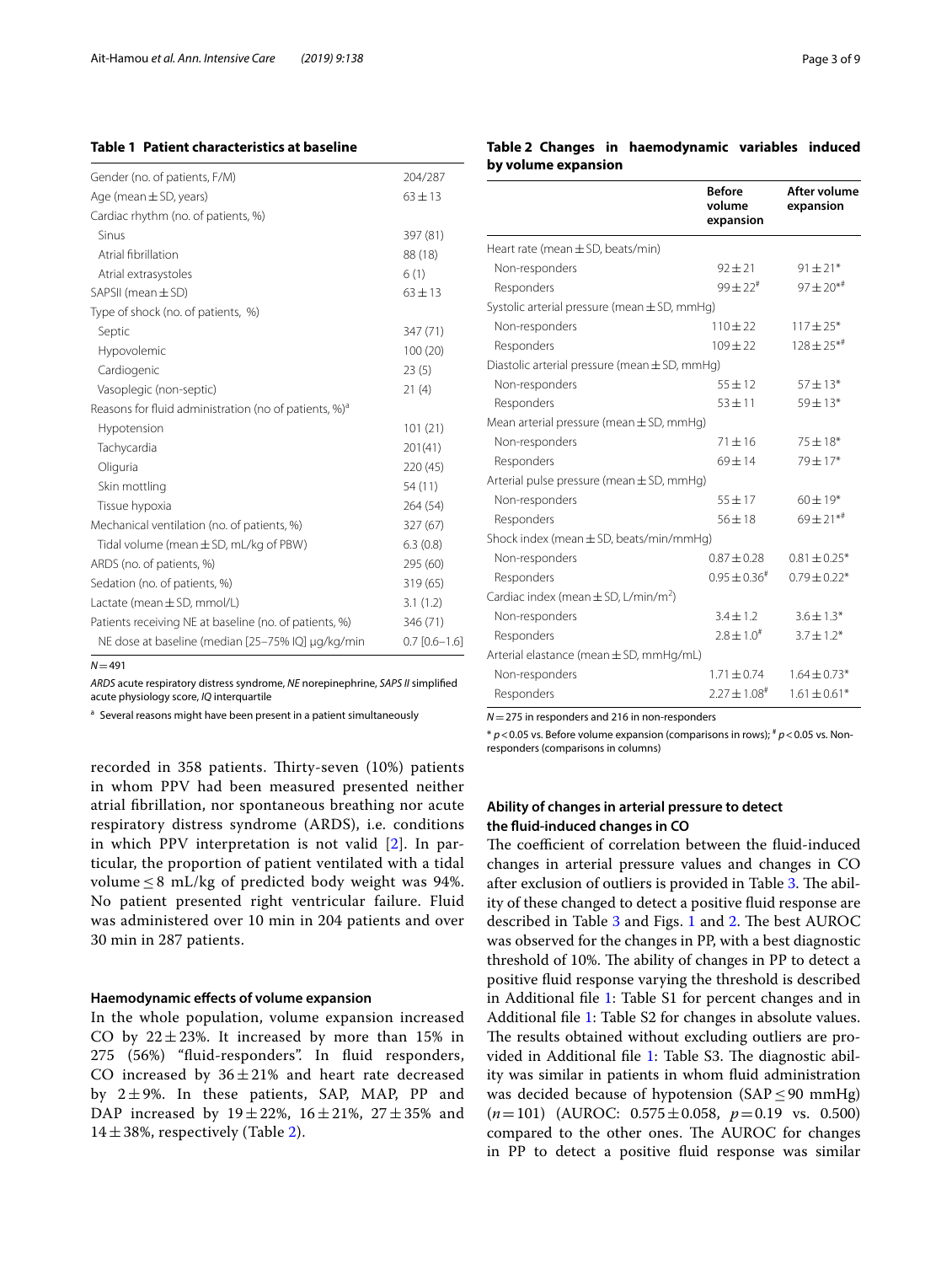<span id="page-3-0"></span>

| I                             |
|-------------------------------|
|                               |
|                               |
|                               |
|                               |
|                               |
|                               |
|                               |
|                               |
|                               |
|                               |
|                               |
|                               |
|                               |
|                               |
|                               |
|                               |
|                               |
|                               |
|                               |
|                               |
|                               |
|                               |
|                               |
|                               |
|                               |
|                               |
|                               |
|                               |
|                               |
|                               |
|                               |
|                               |
|                               |
|                               |
|                               |
|                               |
|                               |
|                               |
|                               |
|                               |
| Í                             |
|                               |
|                               |
| l<br>$\overline{\phantom{a}}$ |

|                                                                                                      | rvs.changes<br>S⊃ui | for the correlation<br>p value                                                                                                                                                                                                                                                                                                                                         | Sensitivity         | Specificity                 | Positive PV   | Negative PV | Positive LR       | Negative LR       | threshold<br>Best | AUROC               | for AUROC<br>vs. 0.50<br><i>p</i> value | ς          |
|------------------------------------------------------------------------------------------------------|---------------------|------------------------------------------------------------------------------------------------------------------------------------------------------------------------------------------------------------------------------------------------------------------------------------------------------------------------------------------------------------------------|---------------------|-----------------------------|---------------|-------------|-------------------|-------------------|-------------------|---------------------|-----------------------------------------|------------|
| Decrease in HR<br>(in 96)                                                                            | 1                   | 0.06                                                                                                                                                                                                                                                                                                                                                                   | 49 (43-55)          | 57 (50-64)                  | 59 (54-63)    | 47 (43-54)  | $1.1(0.9 - 1.4)$  | $0.9(0.8 - 1.1)$  | $-2%$<br>$\vee$   | $0.529 \pm 0.026*$  | 0.27                                    | 479        |
| Increase in SAP<br>(in 96)                                                                           | 0.38                | < 0.0001                                                                                                                                                                                                                                                                                                                                                               | $(0.7 - 8)$<br>65(5 | 66 (66-73)                  | 71 (66-75)    | 60 (55-64)  | $1.9(1.6 - 2.4)$  | $0.5(0.4 - 0.6)$  | $>9\%$            | $0.697 \pm 0.024$   | 0.001                                   | 482        |
| MAP (in %)<br>Increase in                                                                            | 0.33                | 0.0001                                                                                                                                                                                                                                                                                                                                                                 | 58 (52-64)          | $70(63 - 76)$               | 71 (66-75)    | 57 (53-61)  | $1.9(1.5 - 2.4)$  | $0.6(0.5 - 0.7)$  | $>8\%$            | $0.654 \pm 0.026*$  | 0.001                                   | 484        |
| Increase in DAP<br>(in 96)                                                                           | $\mathsf I$         | 0.84                                                                                                                                                                                                                                                                                                                                                                   | 53 (46-60)          | 52 (45-59)                  | 54 (49-58)    | 51 (46-56)  | $1.1 (0.9 - 1.3)$ | $0.9(0.7 - 1.1)$  | > 31%             | $0.509 \pm 0.029$ * | 0.77                                    | 410        |
| shock index<br>Decrease in<br>(in 96)                                                                | $-0.35$             | 0.0001                                                                                                                                                                                                                                                                                                                                                                 | 66 (60-72)          | 64 (57-70)                  | $70(66 - 74)$ | 60 (55-64)  | $2.0(1.6 - 2.4)$  | $0.5(0.4 - 0.6)$  | $ < -9\%$         | $0.688 \pm 0.024$   | 0.001                                   | 479        |
| PP/HR ratio<br>Increase in<br>(in 96)                                                                | 0.33                | 0.0001                                                                                                                                                                                                                                                                                                                                                                 | 52 (46-58)          | 79 (72-83)                  | 76 (70-80)    | 56 (52-59)  | $2.4(1.8 - 3.2)$  | $0.6(0.5 - 0.7)$  | >41%              | $0.668 \pm 0.024$   | 0.001                                   | 479        |
| Increase in PP<br>(in 96)                                                                            | 0.38                | 0.0001                                                                                                                                                                                                                                                                                                                                                                 | $72(66 - 77)$       | 64 (57-70)                  | 71 (67-75)    | 65 (60-70)  | $1.8(1.5 - 2.2)$  | $0.4(0.4 - 0.5)$  | $>10\%$           | $0.719 \pm 0.023$   | 0.001                                   | 478        |
| PPV (in abs<br>Decrease in<br>$Val)$ (all)                                                           | $-0.24*$            | 0.0001                                                                                                                                                                                                                                                                                                                                                                 | 64 (57-71)          | 63 (54-70)                  | 70 (64-74)    | 57 (52-63)  | $1.7(1.4 - 2.2)$  | $6.0 (0.5 - 0.7)$ | $<-2$ points      | $0.663 \pm 0.028*$  | 0.001                                   | 357        |
| spontaneous<br>val) (without<br>arrhythmia,<br>PPV (in abs<br>and ARDS)<br>Decrease in<br>breathing, | $-0.24*$            | 0.0001                                                                                                                                                                                                                                                                                                                                                                 | 48 (28-69)          | $100(73-100)$ $100(75-100)$ |               | 48 (39-57)  | $\mathsf I$       | $1.0(1.0 - 1.0)$  | $<-7$ points      | $0.750 \pm 0.080$   | < 0.001                                 | $\sqrt{2}$ |
| spontaneous<br>val) (without<br>PPV (in abs<br>breathing)<br>Decrease in<br>mia and<br>arrhyth-      | 0.56                | 0.0001                                                                                                                                                                                                                                                                                                                                                                 | $33(23 - 44)$       | 86 (77-93)                  | 74 (59-84)    | 54 (50-58)  | $2.5(1.3-4.9)$    | $0.8(0.6 - 0.9)$  | $\leq -8$ points  | $0.532 \pm 0.045$   | 0.48                                    | 160        |
|                                                                                                      |                     | AUROC area under the receiver operating characteristic curve, CO cardiac output, DAP diastolic arterial pressure, IR ilkelihood ratio, MAP mean arterial pressure, n number of patients included in the analysis<br>after exclusion of outliers, PP pulse pressure, PPV pulse pressure variation, PV predictive value, SAP systolic arterial pressure, Vt tidal volume |                     |                             |               |             |                   |                   |                   |                     |                                         |            |

\* *p*<0.05 vs. results obtained for changes in PP (in %). Values are expressed as mean

±standard deviation or mean (95% confdence interval)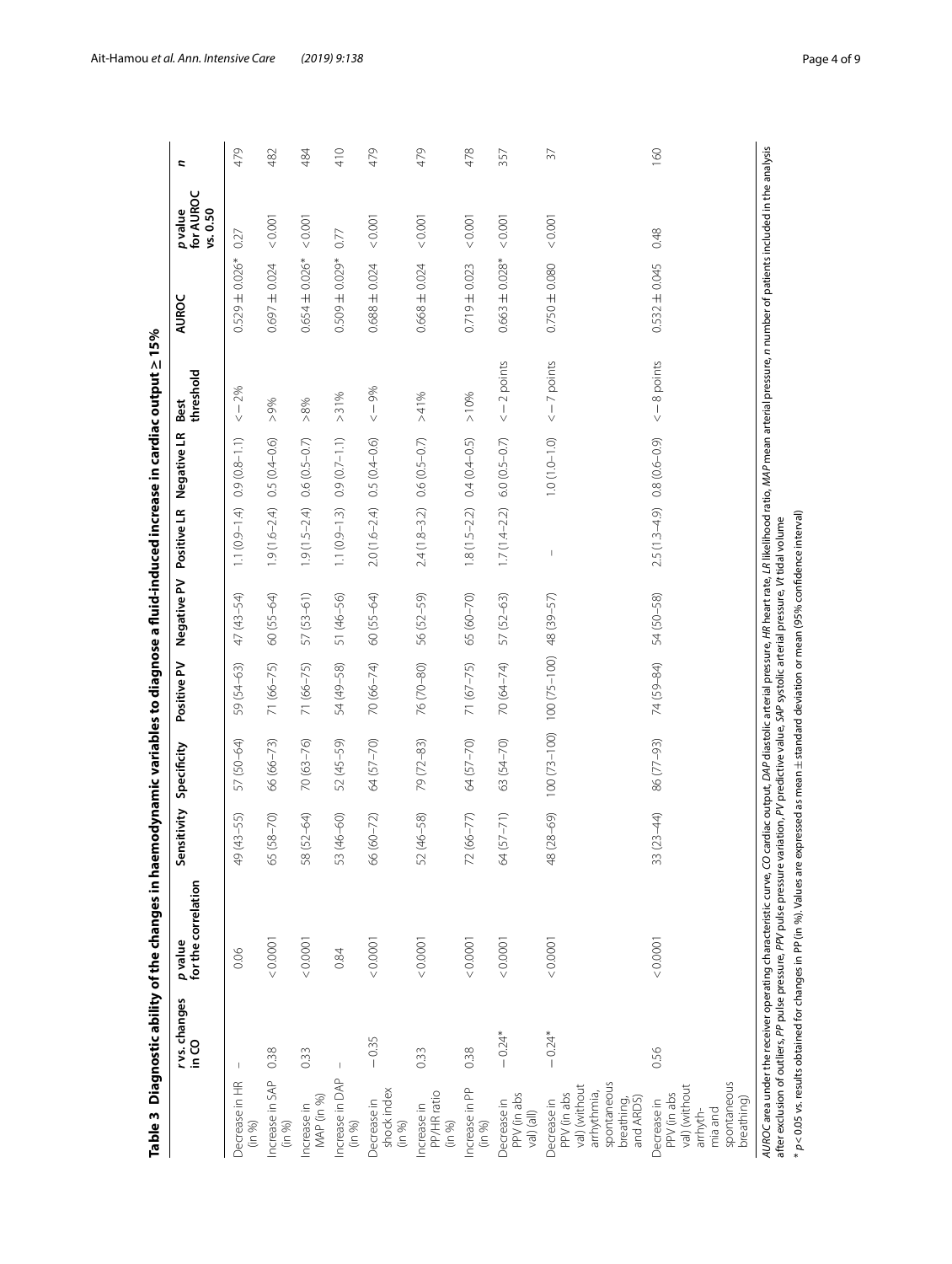

<span id="page-4-0"></span>in patients in whom fuid was infused over 10 min and those in whom it was infused over 30 min  $(0.680 \pm 0.041)$ vs.  $0.726 \pm 0.030$ ,  $p = 0.36$ ). It was also similar in patients older and younger than 60 years old  $(0.708 \pm 0.031$  vs.  $0.745 \pm 0.037, p = 0.44$ .

## **Ability of the changes in PPV to detect the fuid‑induced changes in CO**

Considering all the 358 patients in whom PPV had been measured, after exclusion of outliers, the correlation between fuid-induced changes in PPV (in absolute value) and changes in CO (in %) was signifcant but lower than for the fuid-induced changes in PP (Table [3](#page-3-0)).

The fluid-induced changes in PPV (in absolute value) were able to detect a positive fluid response (Table [3](#page-3-0), Figs.  $1$  and  $2$ ). The diagnostic ability depending on the threshold chosen for changes in PPV in absolute values is reported in Additional file  $1$ : Table S4. The diagnostic



<span id="page-4-1"></span>accuracy was not better than that of changes in PP. The best diagnostic threshold was a decrease in  $PPV > 2$ points (Table [3,](#page-3-0) Figs. [1](#page-4-0) and [2\)](#page-4-1). The results obtained in patients without atrial fbrillation, spontaneous breathing activity and ARDS  $(n=37)$  $(n=37)$  $(n=37)$  are shown in Table 3 and the results without excluding outliers in Additional file [1](#page-7-9): Table S3. The diagnostic ability depending on the threshold chosen for changes in PPV in absolute values in patients without atrial fbrillation, spontaneous breathing activity and ARDS (*n*=37) is reported in Additional file  $1$ : Table S5. The AUROC for changes in PPV to detect a positive fuid response was similar in patients in whom fuid was infused over 10 min and over 30 min  $(0.562 \pm 0.059 \text{ vs. } 0.502 \pm 0.040, p = 0.40).$ 

## **Ability of changes in heart rate to detect the fuid‑induced changes in CO**

The correlation between fluid-induced changes in heart rate (in %) and changes in CO (in %) after exclusion of outliers was not significant (Table  $3$ ). The fluid-induced changes in heart rate (in %) were not able to detect a positive response to fluid (Table  $3$ , Figs. [1](#page-4-0) and [2](#page-4-1)). The ability of changes in heart rate to detect a positive response to fuid depending on the threshold is described in Addi-tional file [1:](#page-7-9) Table S6 for percent changes and in Addi-tional file [1](#page-7-9): Table S7 for changes in absolute values. The results obtained without excluding outliers are provided in Additional fle [1:](#page-7-9) Table S3.

The diagnostic ability of the fluid-induced decrease in heart rate was not diferent when taking into account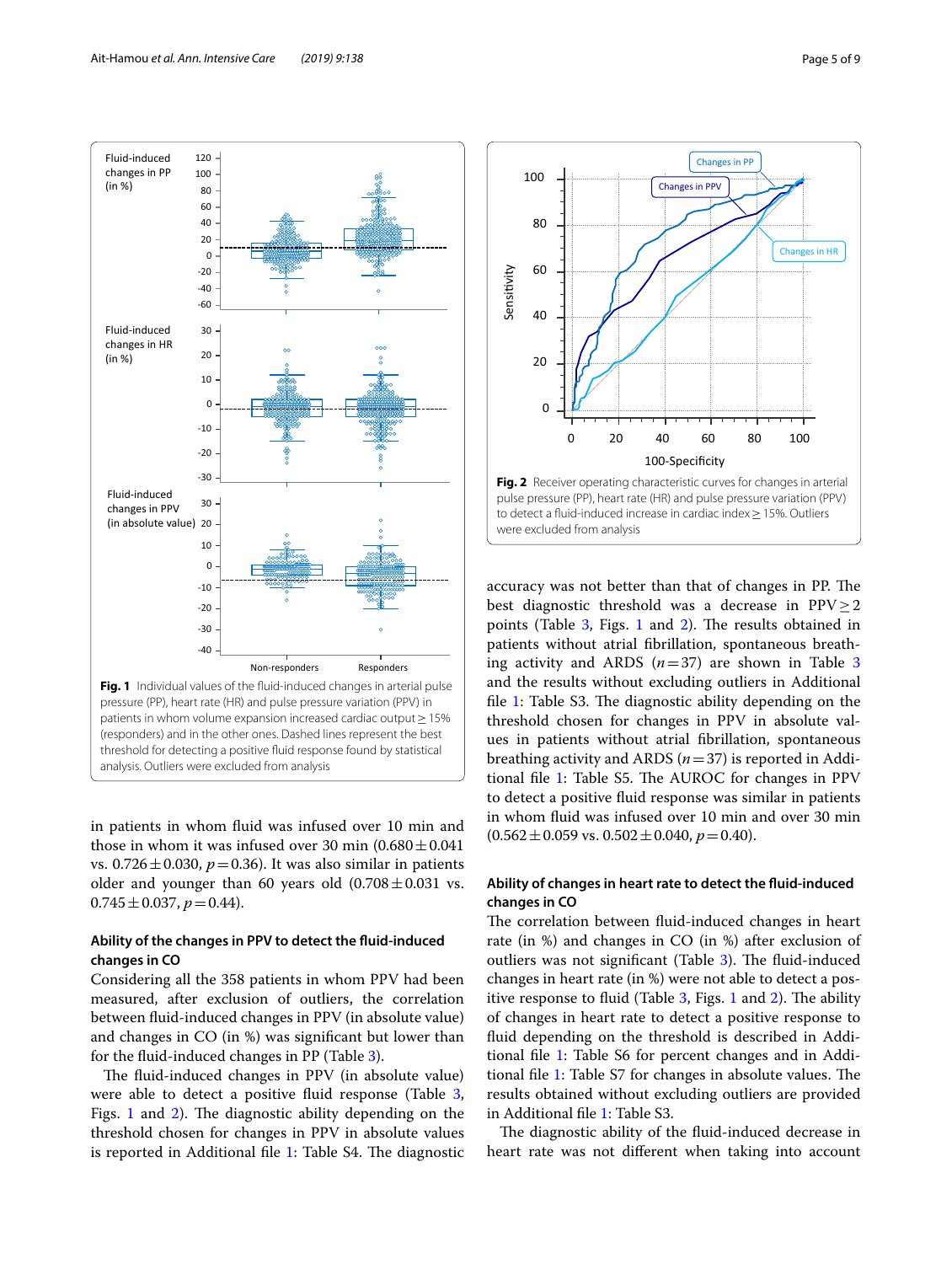only the patients with hypovolemic shock  $(n=99)$ , the patients with sinus rhythm (*n*=390) or the patients without sedation  $(n=169)$  (AUROC:  $0.509 \pm 0.06$ ,  $0.532 \pm 0.03$  and  $0.541 \pm 0.05$ , respectively, all not different from 0.500). It was also similar in patients older and younger than 60 years old (AUROC:  $0.599 \pm 0.03$  and  $0.587 \pm 0.04$ , respectively,  $p=0.81$ ), and after excluding the 35 patients with previous administration of betablockers (AUROC:  $0.525 \pm 0.03$ ). The diagnostic ability was also similar in patients with tachycardia before fuid administration  $(n=197)$  (AUROC:  $0.547 \pm 0.41$ ). The AUROC for changes in heart rate to detect a positive fuid response was similar in patients in whom fuid was infused over 10 min and those in whom it was infused over 30 min (0.524±0.043 vs. 0.563±0.034, *p*=0.48).

## **Ability of changes in shock index to detect the fuid‑induced changes in CO**

The correlation between the fluid-induced changes in shock index (in %) and the fuid-induced changes in CO (in %) after exclusion of outliers was signifcant, but the correlation coefficient was significantly lower than for the fuid-induced changes in PP (Table [3\)](#page-3-0).

Considering the whole population, the fuid-induced changes in shock index (in %) were able to detect a positive fluid response (Table  $3$ ). The best diagnostic threshold was a decrease in shock index by more than 9% (Table [3](#page-3-0)). The ability of changes in shock index depending on the threshold are described in Additional fle [1](#page-7-9): Table S8 for percent changes and in Additional file [1](#page-7-9): Table S9 for changes in absolute values. The results obtained without excluding outliers are provided in Additional file [1](#page-7-9): Table S3. The AUROC for changes in shock index to detect a positive fuid response was similar in patients in whom fuid was infused over 10 min and those in whom it was infused over 30 min  $(0.598 \pm 0.041)$ vs.  $0.529 \pm 0.029$ ,  $p = 0.17$ ).

## **Ability of changes in the PP/heart rate ratio to detect the fuid‑induced changes in CO**

The correlation between the fluid-induced changes in the PP/heart rate ratio (in %) and the fuid-induced changes in CO (in %) after exclusion of outliers was signifcant, but the correlation coefficient was the same as for the fuid-induced changes in PP (Table [3\)](#page-3-0).

Considering the whole population, the fuid-induced changes in the PP/heart rate ratio (in %) were able to detect a positive fluid response (Table  $3$ ). The best diagnostic threshold was an increase in the PP/heart rate ratio by more than  $41\%$  (Table [3](#page-3-0)). The ability of changes in the PP/heart rate ratio varying the threshold are described in Additional fle [1:](#page-7-9) Table S10 for percent changes and in Additional fle [1](#page-7-9): Table S11 for changes in absolute values. The AUROC for changes in the PP/heart rate ratio to detect a positive fuid response was similar in patients in whom fuid was infused over 10 min and those in whom it was infused over 30 min  $(0.625 \pm 0.41)$ vs.  $0.667 \pm 0.032$ ,  $p = 0.37$ ).

## **Ability of index combining changes in heart rate, PP, shock index and PPV to detect the fuid‑induced changes in CO**

Using logistic regression, only the changes in PP were independently associated with a positive response to fuid infusion (odds ratio:  $1.038$  [ $1.025-1.052$ ]). The analysis performed by considering each variable as either positive or negative by taking the threshold found at univariate analysis, the only combination that provided a signifcant AUROC was a decrease in heart rate>2% coupled with an increase in  $PP \geq 10\%$ . It was inferior to the one provided by the changes in PP (Additional fle [1](#page-7-9): Table S12).

## **Discussion**

We showed that the efects of volume expansion on CO cannot be detected by the simultaneous changes in heart rate. The changes in PP only roughly detected a positive fluid response. The changes in PPV reliably detected the fuid response in patients fulflling the conditions of PPV interpretation. The changes in shock index or in any other indices combining the changes in these variables did not provide a better diagnostic accuracy. These retrospective results suggest that one needs to directly measure CO to detect a positive fuid response.

Because they are invasive, costly or because they require skills and time, CO-monitoring devices are not always used by clinicians [[3\]](#page-7-2), though it is recommended to monitor CO in patients with acute circulatory failure that resists to treatment  $[20]$  $[20]$ . This might also be the case in high-risk surgical patients  $[24]$  $[24]$ , in spite of the benefit demonstrated by CO monitoring in these patients [\[25](#page-8-8)]. In such cases, clinicians only rely on surrogates to assess the fluid effects on CO  $[8]$  $[8]$ . Determining the reliability of such surrogates is important for the clinical practice.

The fact that the changes in arterial pressure, including PP, do not reliably refect the simultaneous changes in CO has been already demonstrated by several studies [\[4](#page-7-3), [6\]](#page-7-10). However, a large number of clinicians do not monitor CO directly during fuid administration [[8\]](#page-7-6) and still use arterial pressure and other simple haemodynamic indices to estimate the fuid-induced CO changes. Not less than 24–26% of respondents relied on changes in heart rate to evaluate the response to a fluid challenge  $[3, 8]$  $[3, 8]$  $[3, 8]$  $[3, 8]$ . Some other combined variables are used. The value of the shock index has been emphasised in a recent recommendation regarding monitoring during fuid infusion in resource-limited settings  $[26]$  $[26]$ . The PP/heart rate ratio has been found to be related to stroke volume [\[9](#page-7-7)] and to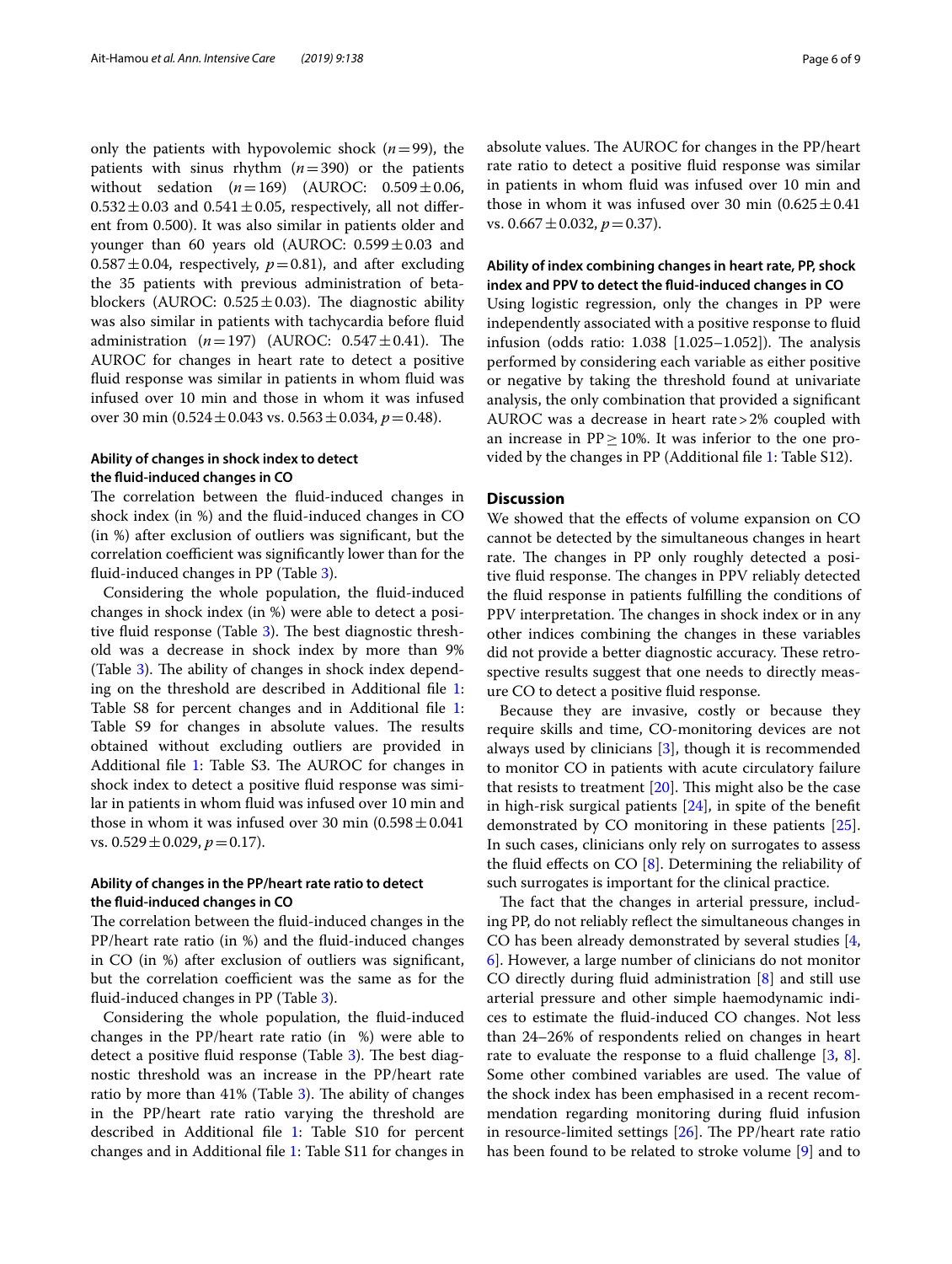predict massive transfusions in severe trauma  $[27]$  $[27]$ . The changes in PPV have been poorly investigated. In our previous study [\[4](#page-7-3)], the number of patients did not allow us to investigate the diagnostic accuracy of changes in PPV in the subgroup of patients in whom its interpretation was valid. Finally, the number of patients included in previous studies did not allow their authors to exclude outliers without afecting the power of analysis.

Increasing CO should physiologically decrease the sympathetic stimulation and should be accompanied by a decrease in heart rate. We observed such a decrease but it was of small magnitude, it was poorly correlated with changes in CO, and its amplitude was greatly variable from a patient to another. Eventually, it was impossible to defne a threshold that accurately detected a positive response to fuid. A good specifcity was achieved only for extreme changes. The ability of heart rate changes to detect the fuid response of CO was still disappointing when excluding patients receiving sedatives or with atrial fbrillation, when including only patients with hypovolemic shock or patients with tachycardia before fuid infusion. We conclude that relying on changes in heart rate for assessing the efects of a fuid bolus on CO is not reasonable.

The variable that was the best for detecting changes in CO was PP, but its diagnostic accuracy was only rough. In fact, the relationship between CO and peripheral PP changes is not straightforward since it depends on heart rate (relationship between CO and stroke volume), on the arterial compliance (relationship between stroke volume and PP) and on the pulse wave amplifcation from the aorta to the periphery. The changes in heart rate were small in our study on average, suggesting that this phenomenon plays a minor role. The arterial blood pressure measurements were performed at the level of the femoral artery, which minimises the importance of the pulse wave amplifcation phenomenon. It is thus likely that the arterial compliance must explain the discrepancy we observed. As a matter of fact, fuid infusion may change the arterial compliance and this phenomenon might be independent from the arterial properties at baseline [\[28](#page-8-11)]. For a similar fuid-induced increase in stroke volume, PP may have increased to a larger extent in patients in whom the arterial compliance decreased than in patients in whom it remained normal. Our study quantifes the amplitude of the error that is made when the efects of a fluid bolus are monitored only with PP. This resulted almost in one-third of false positives and false negatives, which is not acceptable in severe patients, in whom the efects of treatments should be accurately assessed.

These results corroborate previous observations during fluid infusion  $[4, 5]$  $[4, 5]$  $[4, 5]$  $[4, 5]$  or passive leg raising  $[29]$  $[29]$ . Pierrakos et al. [\[6](#page-7-10)] showed even no correlation between fluid-induced changes in PP and in CO. This discrepancy might be explained by the fact that they measured PP in the radial artery while we did it at the iliac level [[6](#page-7-10)], with a diferent pulse wave amplifcation.

The changes in MAP tended to have a lower accuracy than those in PP to detect the fluid effects. The changes in MAP are dissociated from the changes in CO due to the sympathetic modulation, which tends to maintain MAP constant while CO varies [\[30](#page-8-13)]. Surprisingly, some other authors did not report diferent diagnostic ability between changes in PP and in MAP [[5\]](#page-7-4), a result that goes against the expected physiology.

Of note, we observed that the rate of cases in which PPV was valid was 10%. It is higher than the 1% [\[31](#page-8-14)] or 2% [[32](#page-8-15)] prevalence rates reported by some authors. Nevertheless, these authors calculated this prevalence in all patients hospitalised in an intensive care unit at 1 day [\[31](#page-8-14), [32](#page-8-15)]. This was meaningless, because the question of PPV validity is pertinent only in patients in whom one needs to test fuid responsiveness. In particular, including into this analysis patients without circulatory failure dramatically increases the proportion of patients with spontaneous breathing, while the question of administering fuid would never be asked in such patients. Our results are much more informative, like those reported during the frst 24 h of hospitalisation of critically ill patients [\[33](#page-8-16)], or in patients with an unstable haemodynamic event [\[34\]](#page-8-17).

Finally, taking advantage of the large number of cases, we could explore indices combining the changes in several variables. Neither the shock index nor the PP/heart rate ratio was better than PP for detecting the fuid efects on CO. It was either not better for other combinations of changes in haemodynamic variables and, using logistic regression, no model could be found for detecting a positive response to fuid from heart rate, PP and PPV. Some of these combined indices did even not provide any signifcant relationship with changes in CO.

The implications of the present study for the practice are important. It shows that monitoring the efects of a fuid challenge on CO through blood pressure, as reported in 67% of cases in the Fenice survey [\[3](#page-7-2)], is not accurate. Using the fuid-induced changes in heart rate (24% of instances in Fenice [\[3](#page-7-2)]) is even worse. Our study is an evidence-based support for the recommendation to measure stroke volume in patients with acute circulatory failure which persists despite adequate fuid resuscitation [\[35](#page-8-18)]. In such severe patients, mistakes in fuid therapy may have dramatic consequences. Overestimating these efects on CO may lead to under-resuscitation. Even worse would be the consequences of underestimating these efects, leading to continue fuid infusion without any benefit. The harm created by fluid overload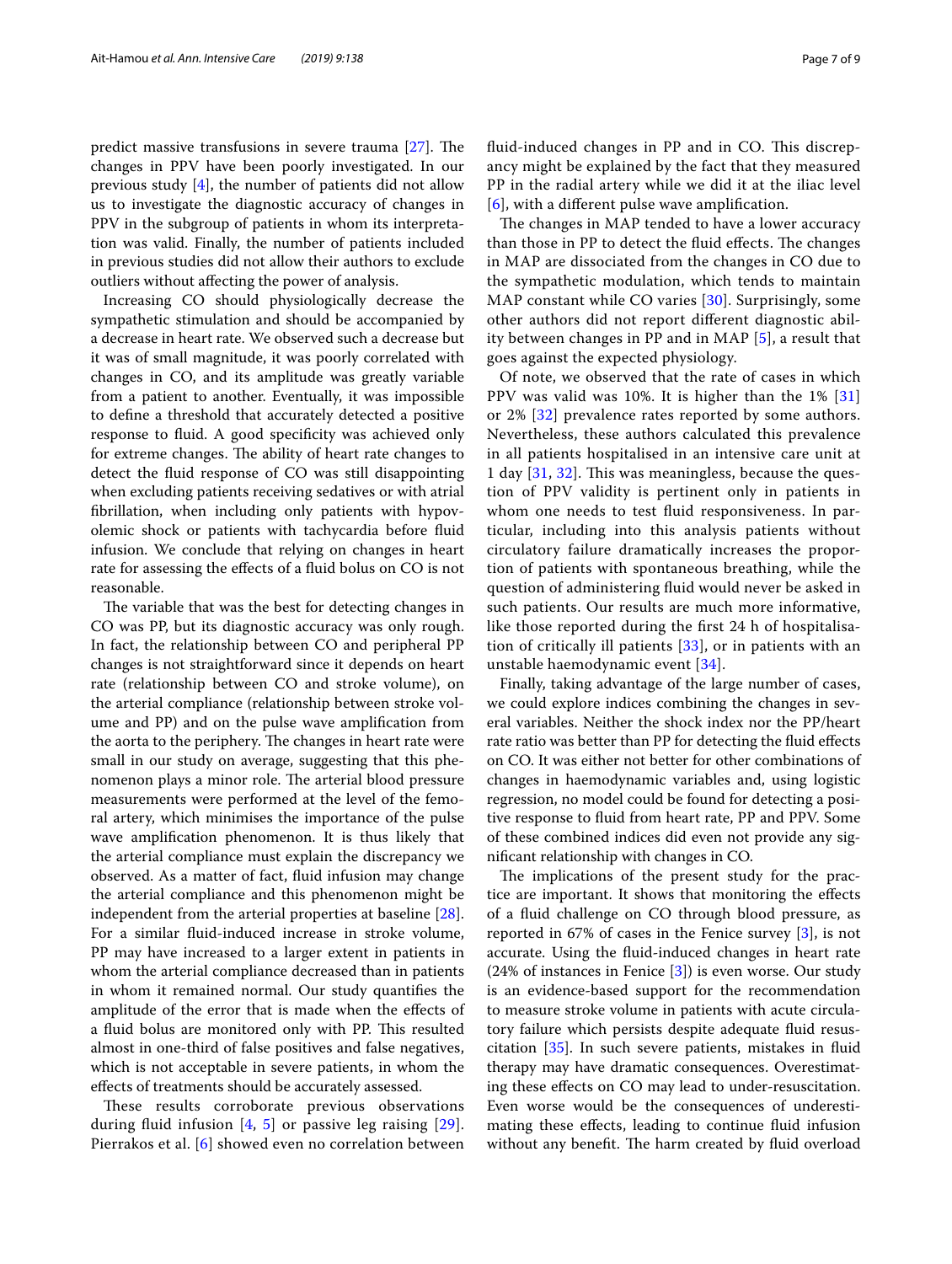in critically ill patients is now well established [[36\]](#page-8-19), especially in case of ARDS or sepsis [\[37\]](#page-8-20).

This study has limitations. First, it was retrospective. Nevertheless, the population was made of patients included into prospective trials. Second, using data from diferent studies inevitably introduces the problem of heterogeneity. In particular, the time over which fuid administration was performed was diferent between patients, while the efficacy of a fluid bolus is only transient [[38\]](#page-8-21). Nevertheless, the AUROC for the changes in the investigated variables were similar among patients with infusions over 10 min and over 30 min. Third, the central venous pressure was not measured in a large majority of the included studies, such that it was not integrated to analysis. Its changes, in combination with other variables, might be interesting for tracking CO changes, but this should be studied. Fourth, as we included a general population of critically ill patients, one cannot exclude that the detection of haemodynamic trends could be diferent if focusing on specifc groups and defned indications of the fuid bolus. Finally, we could not directly assess whether monitoring CO rather than surrogates reduces the amount of fuid over or underadministered. This remains to be tested.

## **Conclusion**

The effects of a fluid challenge on CO cannot at all be detected by the changes in heart rate. The changes in PP and in PPV only provide a rough estimation. A reliable assessment of the efects of volume expansion on CO requires a direct measurement of it. These data argue for monitoring CO in patients who require a precise haemodynamic assessment.

#### **Supplementary information**

**Supplementary information** accompanies this paper at [https://doi.](https://doi.org/10.1186/s13613-019-0612-x) [org/10.1186/s13613-019-0612-x](https://doi.org/10.1186/s13613-019-0612-x).

<span id="page-7-9"></span>**Additional fle 1.** Tables S1–S12 and Figure S1.

#### **Abbreviations**

ARDS: acute respiratory distress syndrome; AUROC: area under the receiver operating characteristic curve; CO: cardiac output; DAP: diastolic arterial pressure; MAP: mean arterial pressure; PP: pulse pressure; PPV: pulse pressure variation; ROC: receiver operating characteristic; SAP: systolic arterial pressure.

#### **Acknowledgements**

Not applicable.

#### **Authors' contributions**

XM and JLT conceived and designed the study. NA recruited the patients and collected the data. ZAH and XM analysed and interpreted the data. ZAH, XM and JLT drafted the report and all authors contributed to review it. All authors read and approved the fnal manuscript.

#### **Funding**

No funding.

#### **Availability of data and materials**

I agree to the terms of the BioMed Central License Agreement and Open data policy.

#### **Ethics approval and consent to participate**

Information and consent obtained for each patient. Name of the ethics committee that approved the studies and the committee's reference number: Comité pour la Protection des Personnes, Ile-de-France VII. Trial registrations ID RCB: 2007-A00988-45, accepted on 21/11/2007, 2009-A01183-54, accepted on 12/03/2010, 2009-A00480-57, accepted on 05/08/2009, 2009-A00607-50, accepted on 12/10/2009, 2010-A01518-31, accepted on 04/03/2011, 2010-A00701-38, accepted on 15/09/2010, 2010-A00302-37, accepted on 11/05/2010, 2010-A01509-30, accepted on 12/01/2010, 2011-A00303-39, accepted on 16/11/2011. The patients were included prospectively.

#### **Consent for publication**

All patients of the manuscript have read and agreed to its content and are accountable for all aspects of the accuracy and integrity of the manuscript. The data were used anonymously.

#### **Competing interests**

J-L Teboul and X. Monnet are members of the Medical Advisory Board of Pul‑ sion Medical Systems. J-L Teboul and X Monnet gave lectures for Masimo. The other authors have no competing interests to declare. No fnancial support.

#### **Author details**

<sup>1</sup> Faculté de Médecine, Université Paris-Saclay, Le Kremlin-Bicêtre, France.<br><sup>2</sup> AP‐HP, Service de médecine intensive‐réanimation, Hôpital de Bicêtre, 78, rue du Général Leclerc, 94 270 Le Kremlin-Bicêtre, France.<sup>3</sup> Inserm UMR\_S 999, Univ Paris-Saclay, Faculté de médecine, Le Kremlin‑Bicêtre, France.

#### Received: 3 June 2019 Accepted: 3 December 2019 Published online: 16 December 2019

#### **References**

- <span id="page-7-0"></span>1. Monnet X, Teboul JL. My patient has received fuid. How to assess its efficacy and side effects? Ann Intensive Care. 2018;8(1):54.
- <span id="page-7-1"></span>2. Monnet X, Marik PE, Teboul J-L. Prediction of fuid responsiveness: an update. Ann Intensive Care. 2016;6(1):111.
- <span id="page-7-2"></span>3. Cecconi M, Hofer C, Teboul J-L, Pettila V, Wilkman E, Molnar Z, et al. Fluid challenges in intensive care: the FENICE study. Intensive Care Med. 2015;41(9):1529–37.
- <span id="page-7-3"></span>4. Monnet X, Letierce A, Hamzaoui O, Chemla D, Anguel N, Osman D, et al. Arterial pressure allows monitoring the changes in cardiac output induced by volume expansion but not by norepinephrine. Crit Care Med. 2011;39(6):1394–9.
- <span id="page-7-4"></span>5. Le Manach Y, Hofer CK, Lehot J-J, Vallet B, Goarin J-P, Tavernier B, et al. Can changes in arterial pressure be used to detect changes in cardiac output during volume expansion in the perioperative period? Anesthesiology. 2012;117(6):1165–74.
- <span id="page-7-10"></span>6. Pierrakos C, Velissaris D, Scolletta S, Heenen S, De Backer D, Vincent J-L. Can changes in arterial pressure be used to detect changes in cardiac index during fuid challenge in patients with septic shock? Intensive Care Med. 2012;38(3):422–8.
- <span id="page-7-5"></span>7. Lakhal K, Ehrmann S, Perrotin D, Wolff M, Boulain T. Fluid challenge: tracking changes in cardiac output with blood pressure monitoring (invasive or non-invasive). Intensive Care Med. 2013;39(11):1953–62.
- <span id="page-7-6"></span>8. Boulain T, Boisrame-Helms J, Ehrmann S, Lascarrou J-B, Bouglé A, Chiche A, et al. Volume expansion in the frst 4 days of shock: a prospective multicentre study in 19 French intensive care units. Intensive Care Med. 2015;41(2):248–56.
- <span id="page-7-7"></span>9. Pottecher J, Chemla D, Xavier L, Liu N, Chazot T, Marescaux J, et al. The pulse pressure/heart rate ratio as a marker of stroke volume changes during hemorrhagic shock and resuscitation in anesthetized swine. J Trauma Acute Care Surg. 2013;74(6):1438–45.
- <span id="page-7-8"></span>10. Berger T, Green J, Horeczko T, Hagar Y, Garg N, Suarez A, et al. Shock index and early recognition of sepsis in the emergency department: pilot study. West J Emerg Med. 2013;14(2):168–74.